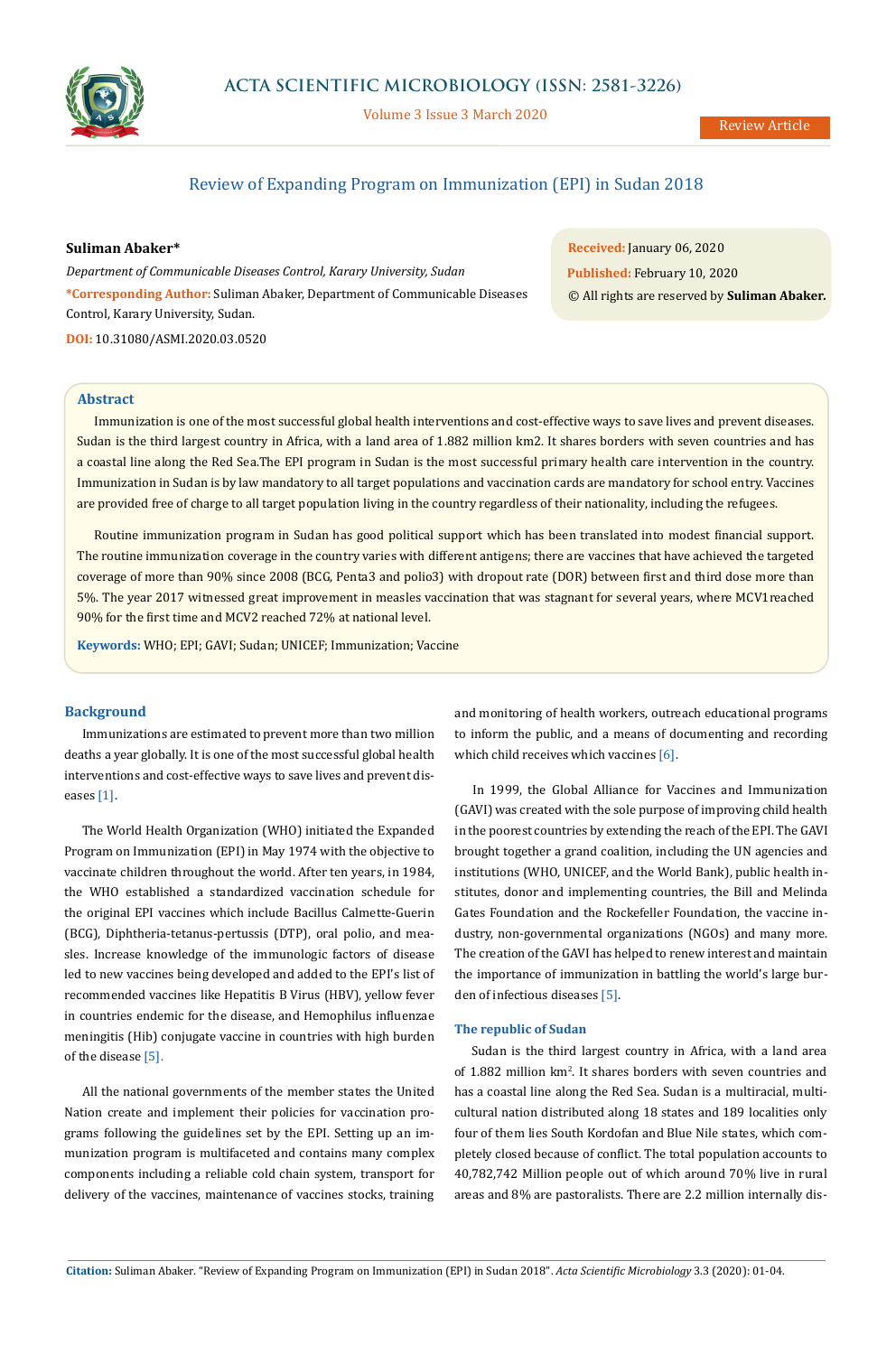placed people, and refugees from neighboring countries amount to another 2 million about 74% of South Sudan refugees out of camps [1].

Large refugee populations are found in Algeria, Egypt, Iraq and the Sudan. These Governments are stretched to provide health and immunization services to these populations and adapt delivery strategies to reach displaced persons. Nomads, recent urban migrants, certain ethnic groups and people living in more remote geographic areas, in addition to refugees, have less access to immunization services [11].

The significant population movement and influx of refugees, Internal Displaced Population (IDP) and returnees: Instability in neighboring countries and in the region resulted in high number of refugees who crossed the boarders to Sudan  $[3]$ .

Sudan faces economic crises and impacts of the sanction for more than 20 years results in increase of inflation rate, devaluation of the local currency and severe shortage of fuel. The impact of economic situation on health includes disruption of provision of health services and delays in implementation of some interventions including, immunization campaigns [7].

Access to conflict affected areas and access to health services have improved in areas that were not accessible before, mainly in Jabal Marra in Darfur region. However, some part of Jabal Marra (upper mountain villages), in addition to the three areas in South Kordofan and Blue Nile States are still inaccessible. More advocacy and involvement of tribal and community leaders is ongoing to ensure that population in these areas will have access to basic health services including immunization [7].

#### **The national EPI program in Sudan**

The EPI program in Sudan is the most successful primary health care intervention in the country. Immunization in Sudan is by law mandatory to all target populations and vaccination cards are mandatory for school entry. Vaccines are provided free of charge to all target population living in the country regardless of their nationality, including the refugees [1].

EPI program was launched in Sudan in 1976. The first fiveyear plan for the EPI was formulated in 1985. The program had introduced the six classical EPI antigens (BCG, polio, DPT, measles). In 1990, vaccination coverage of children under one tear of age reached 62% for DPT3 as a national figure. During the period 1990 - 1994, EPI coverage dropped to 51% due to lack of financial and material support from the government of Sudan and from donors. During the period 1995-2001was not sustained and ranged between 50 and 79%. Sudan has since strengthened its routine EPI activities with some success: increased coverage rates, successful NIDs, strengthened disease surveillance with emphasis on AFP surveillance and improvement of the cold chain capacity and quality. In early 2005, with funding from GAVI, the EPI introduced Hepatitis B Virus (HBV) vaccine in three states with extension to six states by the end of 2005 and with a national roll out planned for 2006. Polio, measles and MNT campaigns supplement the routine programs [3].

In the year 2011 Sudan has witnessed the introduction of Rota virus vaccine in Sudan, the first country in Africa to introduce Rota vaccine with support from the GAVI Alliance. Rota vaccine addresses severe diarrhoeal disease in infants and young children caused by Rotavirus [2].

EPI is one of the Primary Health Care (PHC) departments at the FMoH. At the federal level, all policies, technical guidelines and plans are developed in collaboration with the states and then disseminated to all levels. This level is also responsible for training, technical support, supervision, monitoring and evaluation of the states service performance. The federal level is managed by the National EPI Director together with the heads of the different EPI sections: Surveillance, SIAs, Immunization Safety, Information and Research, Social Mobilization, Training, Cold Chain Management, GAVI, and Operations [3].

#### **EPI support in Sudan**

The EPI program largely depends financially on international partners who cover almost all vaccines required by the program (the Government of Sudan co-finances the new vaccines) and a most of the vaccine delivery operational costs for both routine schedules and campaigns [2].

Sustainable financial support has been provided by GAVI and other partners like the Polio Eradication Initiative, measles elimination Initiative, the UNICEF and WHO. GAVI support has been used primarily to improve routine immunization delivery, with a focus on establishing strong outreach and mobile strategies, recruiting and training vaccinators and providing incentives to staff to implement the outreach and mobile activities; and improving the cold chain and vaccine management. GAVI funds also cover vaccines and operational costs for yellow fever and meningococcal A vaccination campaigns. The polio and measles initiatives have been providing substantial support to help the country implement polio eradication and measles elimination strategies respectively. All vaccines required by the program are procured through UNICEF Supply Division [10].

Routine immunization program in Sudan has good political support which has been translated into modest financial support. Hence the establishment of post marketing surveillance of intussusceptions and Government co-sharing of the cost of new vaccines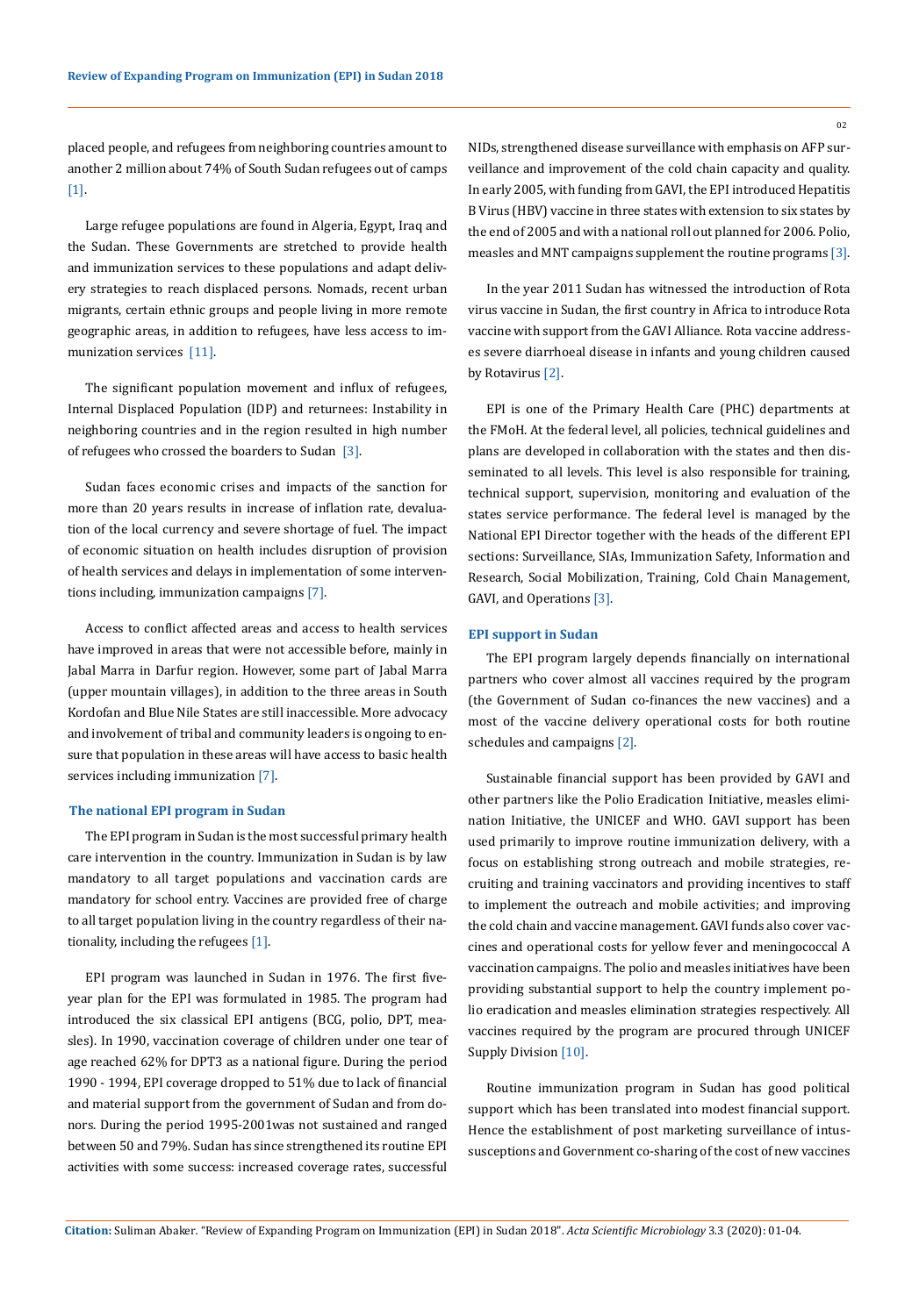has been successfully carried out across the biennium. In addition, GAVI Alliance approved to support introduction of meningococcal A conjugate vaccine in 2012 - 2013. This is part of the massive introduction of the vaccine in 25 countries comprising the African meningitis belt, with the ultimate goal of eliminating the disease from Africa [2].

#### **Cold chain and vaccine management system in Sudan**

Sudan has put in place a strong cold chain and vaccine management system that covers all administrative levels and secures continuous availability of required vaccines to all vaccination points in the country, including in the remote and high-risk areas. Sudan was the first country in the world to be certified by UNICEF for its excellent vaccine management system. The nationwide meningococcal A conjugate vaccine (Men A) and yellow fever vaccination campaigns in 2012 - 2013 and 2014 - 2015 respectively confirmed the high performance of the system [1].

Immunization services in Sudan delivered through three main strategies; fixed, outreach and mobile. The EPI target is to expand the fixed services to cover most of the population, as the other two strategies are more expensive a success has been achieved, however more effort will be done in the coming years utilizing the opportunity of PHC expansion as well as the CCE OP support to open more fixed sites [2].

A strong vaccine preventable diseases surveillance system has been put in place and the program has reached the recommended performance standards, in particular for acute flaccid paralysis (AFP), and fever and rash laboratory case-based surveillance, as confirmed by independent reviews and assessments. The program operates through a national multi-year plan (2001 - 2016), translated annually into national and state action plans as well as district micro-plans. A new multi-year plan, covering 2017 - 2021, will develop based on the Global and Regional Vaccine Action Plans [1].

#### **EPI coverage in Sudan**

Each year WHO and UNICEF jointly review reports submitted by Member State regarding national immunization coverage, finalized survey reports as well as data from the published and grey literature. Based on these data, with due consideration to potential biases and reviews of local experts, WHO and UNICEF attempt to distinguish between situations where the available empirical data accurately reflect immunization system performance and those where the data are likely to be compromised and present a misleading view of immunization coverage while jointly estimating the most likely coverage level for each country [4].

The population used for vaccine need calculation was based in the EPI administrative population data estimation for 2017. This operational figure provide opportunity for more accurate and reliable vaccines and other immunization supplies forecasting. The program has reached all the planned targeted coverage with slight increase for Pentavalent (94.7%), Rota (95.2) and PCV (94.6%). Inactivated Polio Vaccine (IPV) was not available (stock out) throughout the year due to global vaccine shortage. Vaccine wastage rate for GAVI-supported and traditional vaccine for antigens is within the recommended wastage rate as was reported during 2017 [7].

Implementation of Reaching Every District (RED) approach facilitated equitable in immunization services. Vision of EPI in Sudan is to reach every child regardless of his or her sex, ethnicity, tribe, location, rich or poor [8].

The routine immunization coverage in the country varies with different antigens; there are vaccines that have achieved the targeted coverage of more than 90% since 2008 (BCG, Penta3 and polio3) with dropout rate (DOR) between first and third dose more than 5%. The year 2017 witnessed great improvement in measles vaccination that was stagnant for several years, where MCV1reached 90% for the first time and MCV2 reached 72% at national level [7].

Access for vaccination teams in the areas of armed conflict is difficult and risky but the continued cooperative efforts between the government, armed groups, local communities, nongovernmental organization, United Nations agencies and the African Union/UN Hybrid operation in Darfur (UNAMID) make exceptions to the rules of war. Vaccination reams enter the area under military protection, immunize the children and leave as soon as possible. The government has also allowed volunteers from the armed-conflict areas to travel to government-controlled areas for training, providing them with vaccines and other support so that they can go back and vaccinate the children in areas where it is too risky to send in a team of outsiders [12].

Sudan adopt several approaches to enhance equitable service delivery and reaching every and last child. These approaches are: Implementation of systems to identify and reduce missed opportunities to vaccination, Second year vaccination and booster vaccination, and Full implementation of Reaching Every Community approach (REC) [9].

Unfortunately, in the years 2015, 2016 the program has been facing difficulties to sustain the outreach and mobile strategies, mainly because of insufficient financial resources, lack of transportation means, high staff turn-over, and lack of training, these challenges negatively affect the program and make delays in vaccine distribution, but fortunately, in the binging of the year 2017 these challenges has been solved [1].

03